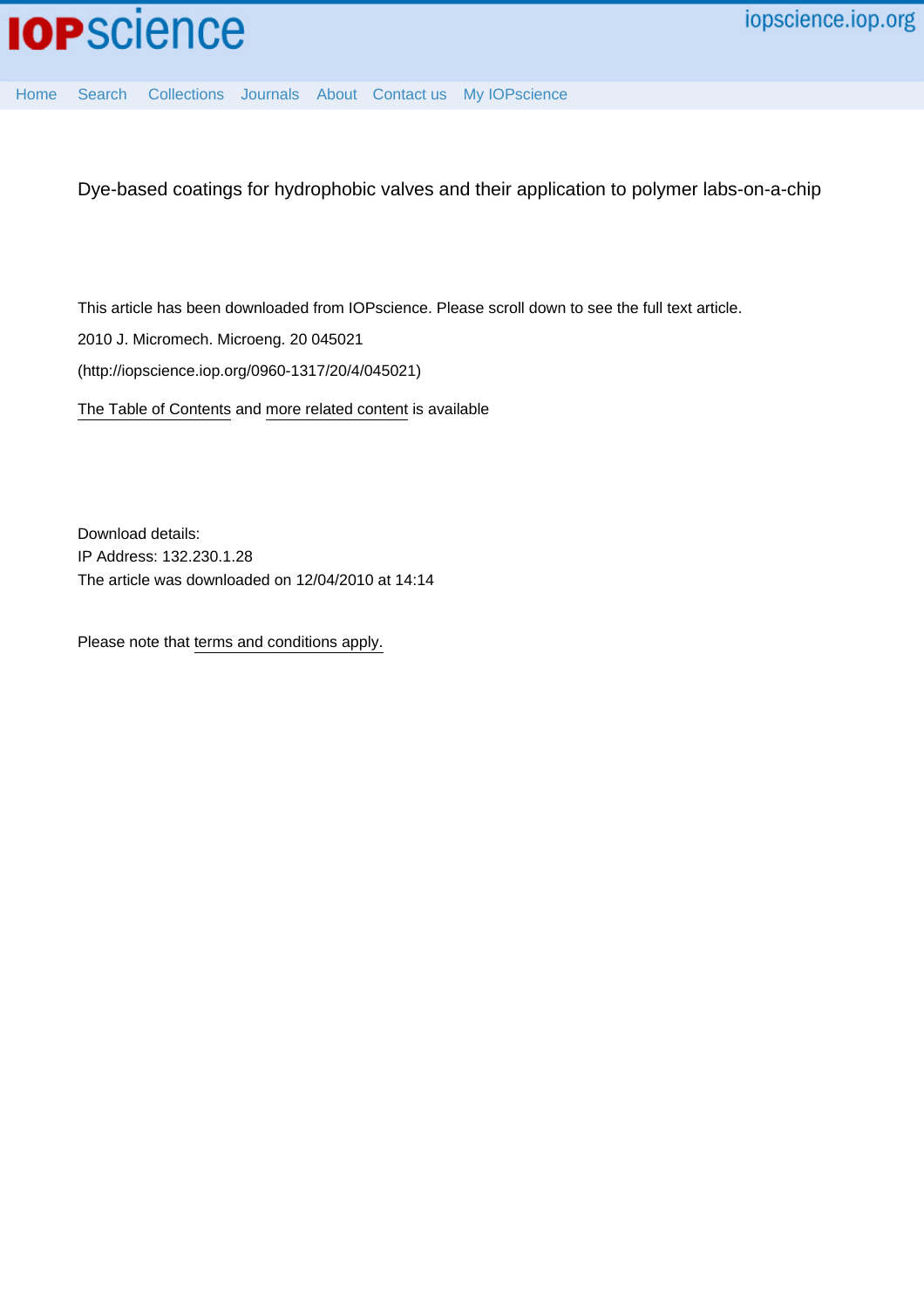J. Micromech. Microeng. **20** (2010) 045021 (6pp) [doi:10.1088/0960-1317/20/4/045021](http://dx.doi.org/10.1088/0960-1317/20/4/045021)

# **Dye-based coatings for hydrophobic valves and their application to polymer labs-on-a-chip**

## **L Riegger**1,6**, M M Mielnik**2**, A Gulliksen**3**, D Mark**4**, J Steigert**1**, S Lutz**4**, M Clad**1**, R Zengerle**1,4,5**, P Koltay**<sup>1</sup> **and J Hoffmann**<sup>1</sup>

<sup>1</sup> Laboratory for MEMS Applications, Department of Microsystems Engineering (IMTEK), University

of Freiburg, Georges-Koehler-Allee 106, 79110 Freiburg, Germany

<sup>2</sup> SINTEF ICT, Oslo, Norway

<sup>3</sup> NorChip AS, Klokkarstua, Norway

<sup>4</sup> HSG-IMIT, Villingen-Schwenningen, Germany

<sup>5</sup> Centre for Biological Signalling Studies (bioss), Albert-Ludwigs-Universität, Freiburg, Germany

E-mail: [lriegger@imtek.de](mailto:lriegger@imtek.de)

Received 9 December 2009, in final form 29 January 2010 Published 19 March 2010 Online at [stacks.iop.org/JMM/20/045021](http://stacks.iop.org/JMM/20/045021)

### **Abstract**

We provide a method for the selective surface patterning of microfluidic chips with hydrophobic fluoropolymers which is demonstrated by the fabrication of hydrophobic valves via dispensing. It enables efficient optical quality control for the surface patterning thus permitting the low-cost production of highly reproducible hydrophobic valves. Specifically, different dyes for fluoropolymers enabling visual quality control (QC) are investigated, and two fluoropolymer-solvent-dye solutions based on fluorescent quantum dots (QD) and carbon black (CB) are presented in detail. The latter creates superhydrophobic surfaces on arbitrary substrates, e.g. chips made from cyclic olefin copolymer (COC, water contact angle  $=$ 157.9◦), provides good visibility for the visual QC in polymer labs-on-a-chip and increases the burst pressures of the hydrophobic valves. Finally, an application is presented which aims at the on-chip amplification of mRNA based on defined flow control by hydrophobic valves is presented. Here, the optimization based on QC in combination with the Teflon-CB coating improves the burst pressure reproducibility from 14.5% down to 6.1% compared to Teflon-coated valves.

(Some figures in this article are in colour only in the electronic version)

## **1. Introduction**

The ongoing trend towards decentralized point-of-care technologies in medical diagnostics has stimulated the development of miniaturized 'lab-on-a-chip'-systems [\[1–4](#page-6-0)]. For some time, there has been a strong trend towards polymer labs-on-a-chip [\[5,](#page-6-0) [6\]](#page-6-0) specifically due to their amenability for low-cost mass-production. These labs-on-a-chip feature a set of basic unit operations such as sample injection, separation, metering and mixing to integrate and thus automate full diagnostic tests on a typically credit card-sized microfluidic

substrate. To conduct complex protocols of unit operations, the fluid flow has to be controlled in a defined manner. This can be realized by the integration of valves whereas it is highly desirable to use passive valves to reduce the costs of the disposable chips.

A simple way of retaining liquids is the use of hydrophobic patterns for flow control due to the change in surface tension [\[7–9\]](#page-6-0). Another approach utilizes capillary valves, i.e. geometrical restrictions to pin liquid plugs at defined positions due to a pressure drop [\[10](#page-6-0), [11](#page-6-0)]. Both concepts can be combined in the form of a hydrophobic valve [\[12](#page-6-0)], i.e. a capillary valve featuring a hydrophobic coating. This provides a higher retention force than the purely capillary

<sup>6</sup> Author to whom any correspondence should be addressed.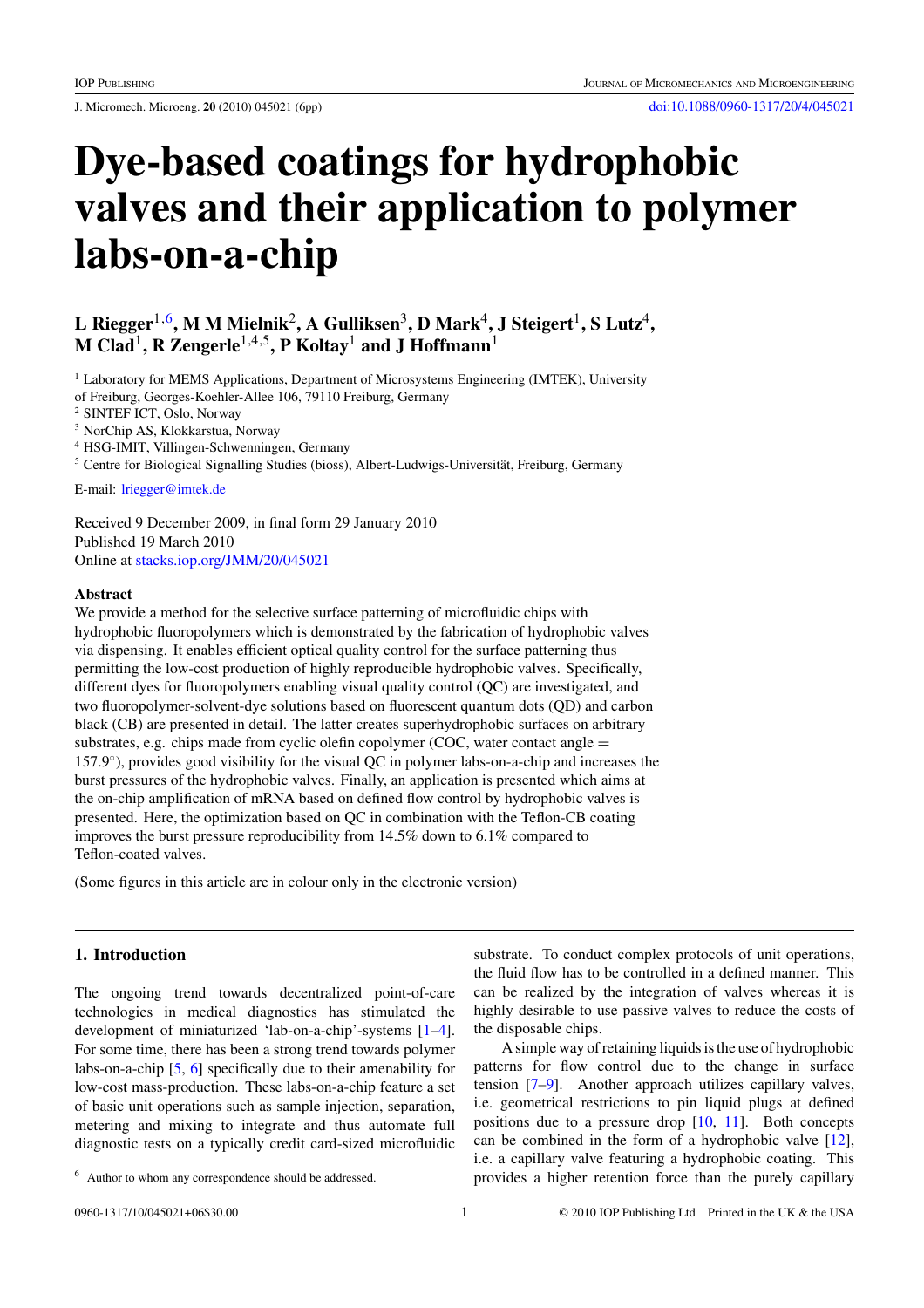<span id="page-2-0"></span>valve. Sophisticated polymer chips integrating hydrophobic valves have already been reported [\[13,](#page-6-0) [14](#page-6-0)]. To fabricate hydrophobic valves, the coatings are applied by various means, e.g. pipetting, the use of a felt pen [\[15](#page-6-0)], plasma processes [\[16](#page-6-0), [17](#page-6-0)], spray coating [\[18\]](#page-6-0) or dispensing [\[19,](#page-6-0) [20\]](#page-6-0).

The typically micron-thick hydrophobic coatings exhibit insufficient visibility especially in transparent polymer labson-a-chip. As measuring each burst pressure for different patterning parameter settings is an inefficient approach, enabling a rapid visual inspection with the use of dyes is a highly preferable method for quality control. Further, depending on the dimensions of the capillary valve to be coated, a tight control of the applied volume is required to minimize the risk of overflow or insufficient coverage. Thus, different means of application are more or less suitable depending on the boundary conditions.

In this paper, fluoropolymer-solvent-dye solutions enabling the visual inspection of the localized coating and with it a quality control for the hydrophobic patterning are presented. The novel Teflon-carbon black (CB) solution allows for the creation of superhydrophobic surfaces on arbitrary substrates and thus the fabrication of stronger hydrophobic valves. Further, we present an application where the favorite coating candidates are applied via nL-dispensing. Finally, we discuss the results of the measured burst pressures and conclude.

#### **2. Dyes for fluoropolymer solutions**

Due to the fluorinated or perfluorinated nature of solvents used for dissolving fluoropolymers, standard polar dyes (chromophores and fluorophores) as well as chromophores featuring non-polar groups are inapplicable. This can be explained by the highly non-polar nature of the solvents and by the absence of dipolar forces as well as the formation of hydrogen bonds in the solution.

One possibility is the use of fluorinated azomethine dyes which have been synthesized by the group of Schrader [\[21](#page-6-0), [22](#page-6-0)]. Different derivates of this type of dye have been mixed with the solvents containing fluoropolymers. For one derivate (type T 42), good solubility and similar hydrophobicity (∼120◦) compared to the non-dyed fluoropolymer solution has been measured although the visibility in a microchannel is insufficient (i.e. low contrast with respect to the substrate). Another possibility for dyeing of a fluoropolymer solution is the use of a microemulsion based on Reichardt's dye and acetonitrile [\[23](#page-6-0)]. Again, the dried spots exhibit similar hydrophobicity but the visibility is again insufficient (refer to table [2\)](#page-3-0). Fluorescent quantum dots (QDs) [\[24\]](#page-6-0) are not soluble in perfluorinated solvents. Still, QDs (Lumidot 640, Sigma-Aldrich, Germany) disperse if mixed with different perfluorated solvents. The quality of the dispersion is not very reproducible, and there is a strong variation in relative fluorescence intensity for different types of QDs (i.e. emission wavelengths). Thus, the solubility has been tested in different fluorinated solvents and a fluorochlorocarbon (Freon-11, Sigma-Aldrich, Germany) has been found suitable for this application. The downside of using

**Table 1.** Contact angle measurements (data represent at least six measurements per coating) of Teflon and Teflon-carbon black-coated chip surfaces (featuring a similar surface coverage). For the coating with the low carbon black content  $(0.1 \text{ wt\%})$ , the surface no longer exhibits superhydrophobic behavior and the contact angle is in the range of a solely Teflon AF-coated surface.

| Surface coverage<br>$(nL \, \text{mm}^{-2})$ | Fluoropolymer & carbon<br>black content in solution           | Contact<br>angle                |
|----------------------------------------------|---------------------------------------------------------------|---------------------------------|
| 100                                          | $0.5 \text{ wt\%}$ Teflon AF 1600                             | $119.5^{\circ} \pm 0.8^{\circ}$ |
| 100                                          | $0.5 \text{ wt\%}$ Teflon AF 1600<br>$0.1$ wt% carbon black   | $124.4^{\circ} + 2.1^{\circ}$   |
| 100                                          | $0.5 \text{ wt\%}$ Teflon AF 1600                             | $157.8^{\circ} \pm 3^{\circ}$   |
| 100                                          | $0.125$ wt% carbon black<br>$0.5 \text{ wt\%}$ Teflon AF 1600 | $159.0^{\circ} + 2.6^{\circ}$   |
| 100                                          | $0.175$ wt% carbon black<br>$0.5 \text{ wt\%}$ Teflon AF 1600 | $158.8^{\circ} \pm 2.5^{\circ}$ |
| 100                                          | $0.25$ wt% carbon black<br>$0.5 \text{ wt\%}$ Teflon AF 1600  | $156.1^{\circ} \pm 3.5^{\circ}$ |
|                                              | $0.5$ wt% carbon black                                        |                                 |

the fluoropolymer-QD-Freon solution is the difficult handling due to its very high volatility (i.e. its fast evaporation).

Thus, alternate possibilities for dying the fluoropolymer solution have been researched. Carbon black (Type 901, Degussa, Germany) has been identified as a fourth possible dye which in combination with Teflon is mainly used in fuel cells. If ultrasonicated in a fluoropolymer solution, a stable dispersion is created. Upon drying and evaporation of the solvent, a fluoropolymer-carbon black layer is formed comprising carbon black particles with a size of roughly 50 nm encased in the fluoropolymer. This not only provides very good visibility but also superhydrophobic properties (contact angle  $> 150°$ ) if a high enough particle density (i.e. total applied volume per surface area) is deposited (table 1).

The effect can be explained by the formation of a micro– nano binary structure [\[18](#page-6-0), [25\]](#page-6-0). This provides the required surface roughness  $[26, 27]$  $[26, 27]$  $[26, 27]$  $[26, 27]$  to create superhydrophobic surfaces with low surface energy polymers. The increase in hydrophobicity arises from an increase in the surface area that has to be wetted by water. Above a critical value of roughness, the drop contacts only with a small fraction of the surface, trapping air between the drop and the surface [\[26\]](#page-6-0).

An image showing a  $2 \mu L$  droplet not wetting a Teflon-CB surface as well as an AFM image of the Teflon-CB surface (table [2,](#page-3-0) solution 5) is depicted in figure [1.](#page-3-0) The latter shows distinct surface roughness with a roughness average (*Ra*) of 134 nm. In comparison, the injection-molded valves of the microfluidic chip presented in section 3 exhibit a roughness average of  $Ra = 38 \pm 6$  nm.

To summarize, different fluoropolymer-dye solutions based on a 0.5 wt% solution of Teflon (Teflon AF 1600, DuPont, USA) have been investigated for contrast and hydrophobicity. The respective solution compositions, static contact angles as well as the relative contrast are summarized in table [2.](#page-3-0) The contrast has been determined by measuring the visible light transmission of a coated glass slide (100 nL mm<sup>-2</sup> coverage). As devices, a standard microscope (Axiophot, Zeiss, Germany) and CCD camera (Axiocam MRc, Zeiss,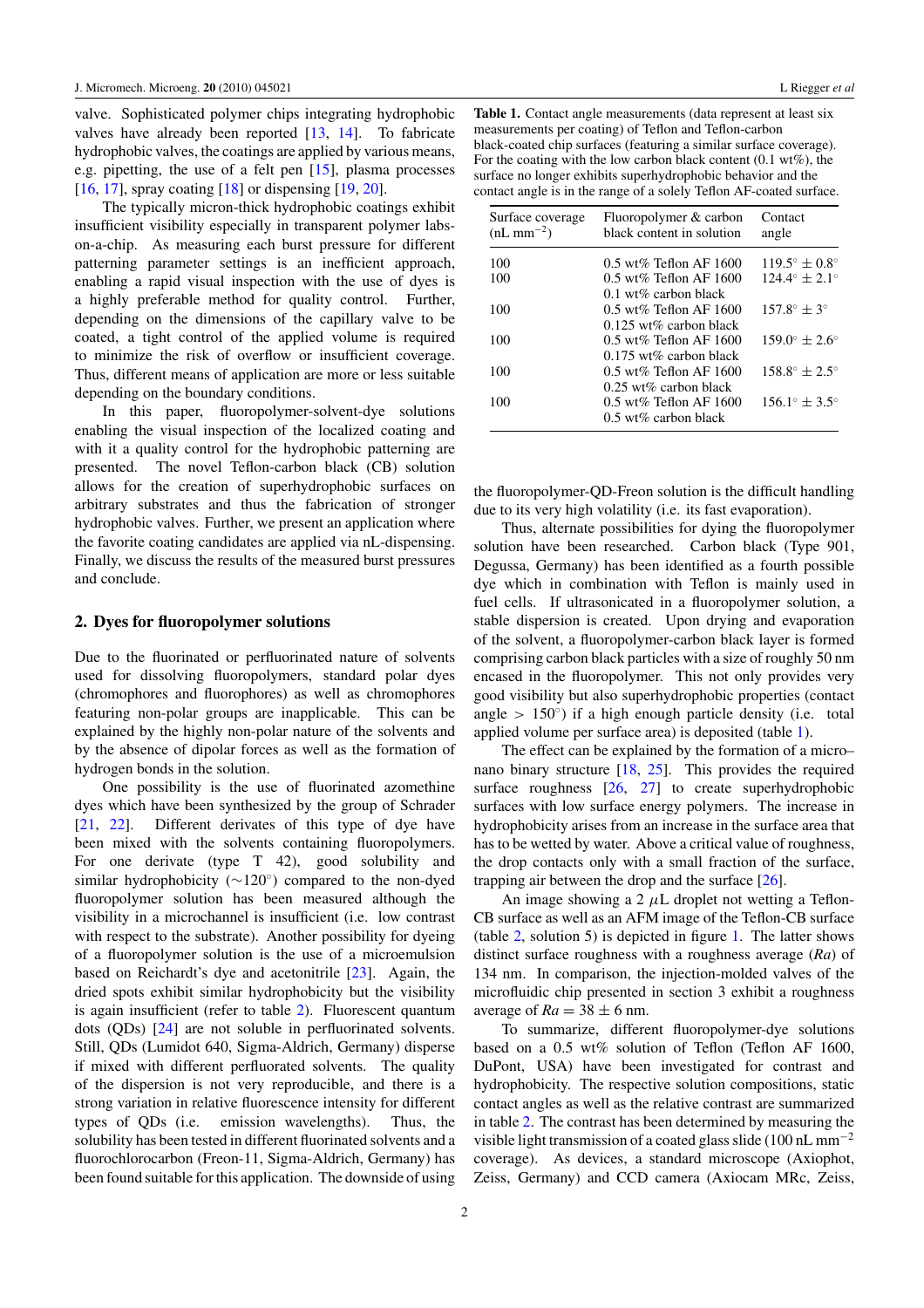<span id="page-3-0"></span>

**Figure 1.** (*A*) DI-water droplet on a Teflon-CB-coated surface. (*B*) AFM image of a Teflon-CB surface (100 nL mm−2, 0.25 wt% carbon black) exhibiting a roughness average Ra of 134 nm.

**Table 2.** Table presenting six fluoropolymer solutions (labeled 1–6), the respective water contact angles (data represent at least ten measurements per coating) and the relative contrast of the coating on a transparent surface.

| No            | Fluoropolymer and dye content                        | Solvent                                | Contact angle                                  | Relative contrast | Image |
|---------------|------------------------------------------------------|----------------------------------------|------------------------------------------------|-------------------|-------|
| $\mathbf{1}$  | $0.5$ wt% Teflon AF 1600                             | 3 M Fluorinert FC-77                   | $119.5^{\circ} \pm 0.8^{\circ}$                | $0\%$             |       |
| $\mathcal{L}$ | $0.5$ wt% Teflon AF 1600<br>1.0 wt% Reichardt's Dye  | <b>FC-77</b><br>$2.0$ wt% Acetonitrile | $125.0^{\circ} \pm 1.6^{\circ}$                | 7%                |       |
| 3             | $0.5$ wt% Teflon AF 1600<br>$0.025$ wt% Lumidot 640  | Freon-11                               | $107.6^{\circ} \pm 2.5^{\circ}$ SNR > $10^{*}$ |                   |       |
| 4             | $0.5$ wt% Teflon AF 1600<br>$0.125$ wt% carbon black | 3 M Fluorinert FC-77                   | $157.8^{\circ} \pm 3.0^{\circ}$                | 87%               |       |
| 5             | $0.5$ wt% Teflon AF 1600<br>$0.25$ wt% carbon black  | 3 M Fluorinert FC-77                   | $157.9^{\circ} \pm 2.1^{\circ}$                | 98%               |       |
| 6             | $0.5$ wt% Teflon AF 1600<br>$0.5$ wt% carbon black   | 3 M Fluorinert FC-77                   | $156.1^{\circ} \pm 3.5^{\circ}$                | $100\%$           |       |

Note: for the Teflon-QD surface, no contrast value but a signal-to-noise ratio (SNR) is given due to its use as a fluorescent dye. A mean SNR *>* 10 has been measured for the coated valves using the same setup as described above.

Germany) have been utilized. The mean gray-scale values have been normalized to the highest absorbing sample to result in relative contrast values.

When analyzing the results, the solution based on Reichardt's dye exhibits similar hydrophobicity compared to the Teflon-only coating. However, it does not feature good contrast (i.e.  $\ll 50\%$ ) to enable visual quality control. Teflon-QD-coated surfaces provide adequate fluorescence intensity when compared to non-coated surfaces (SNR *>* 10 for the given setup) and can thus be easily discriminated. Still, this comes at the cost of reduced hydrophobicity. Differently diluted Teflon-CB solutions all feature good contrast (*>*50%). Additionally, Teflon-CB-coated surfaces are superhydrophobic for high surface coverage (refer to table [1\)](#page-2-0).

## **3. Application: microactive RNA amplification chip**

## *3.1. Chip principle and processing*

As a proof-of-principle, the microfluidic chip (figure  $2(A)$  $2(A)$ ) of the research project Microactive [\[28](#page-6-0)] is patterned with the proposed fluoropolymer solutions. The chip enables the parallel screening of purified patient samples for e.g. different HPV (human papilloma virus) types which are detected by NASBA (nucleic acid sequence-based amplification).

The chip is fabricated by injection molding from COC (type 5013, Ticona, Germany) and comprises eight parallel channels with three hydrophobic valves (figure [2\(](#page-4-0)*B*)) each: valve 1 for a defined metering of the sample, valve 2 for confining the sample during the rehydration of dried reagents and valve 3 for the sample confinement in the amplification chamber during read-out. The consecutive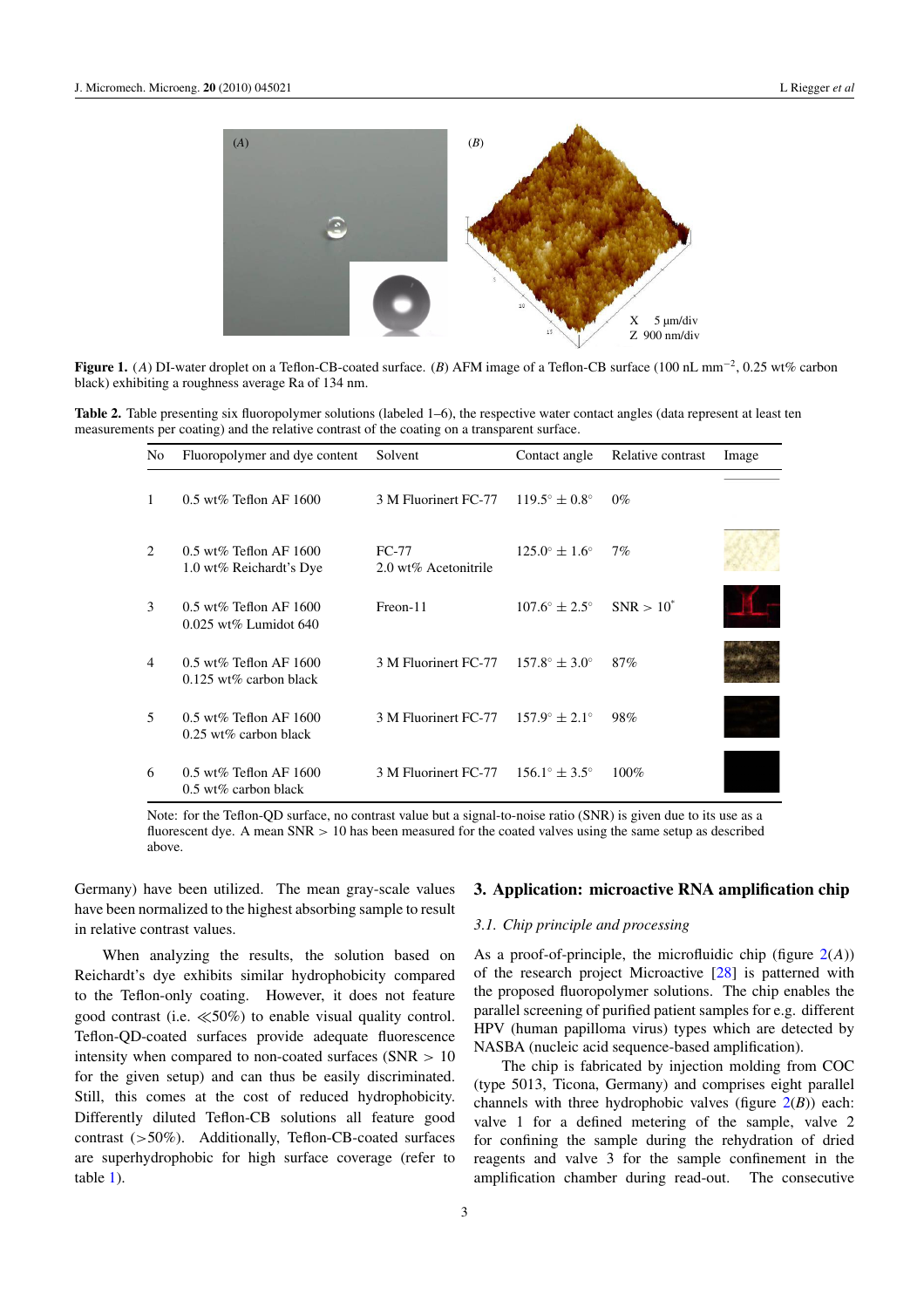<span id="page-4-0"></span>

**Figure 2.** (*A*) RNA amplification chip schematic [\[28](#page-6-0)] comprising eight parallel channels with three valves each. (*B*) Close-up of the three high-quality coated valve structures which feature increasing burst pressures due to decreasing dimensions. The sample plug is moved via a static pressure gradient over valve 1 after the sample has been metered and over valve 2 after the reagents have been rehydrated and stays before valve 3 for the amplification reaction.

valves feature increasing burst pressures due to decreasing width and depth of the structures thus permitting sequential transfer of the sample plugs. To permit a capillary priming of the channels, the chip is coated by pipetting 60  $\mu$ L of a 4.8 mg mL−<sup>1</sup> PEG (mol. weight 15000–20000 Da, P2263, Sigma-Aldrich, Germany)-methanol solution into the channels. Further, the complete chip is sealed with a polyolefin foil featuring a pressure-sensitive, silicone-based adhesive (Advanced Polyolefin Microplate Sealing Tape 9795, 3M, USA). It should be noted that a low-quality sealing (i.e. sagging of the sealing foil into the restrictions) can have a strong impact on the burst pressures and should thus be prevented by, e.g., using a soft stamp to release the pressuresensitive adhesive. Before priming the channels by a capillary action, the inlet as well as the outlets is opened with the use of a scalpel. A syringe pump for plug movement is connected via an adapter plate to the outlets.

### *3.2. Fabrication of hydrophobic valves*

Due to the small dimensions of the valves, the solution cannot be applied by a standard pipette due to the high risk of overflow. Thus, the valves are coated with a commercial dispenser (PipeJet<sup>TM</sup> P9, BioFluidiX, Germany). The applied nozzle features a diameter of 200 *μ*m which enables precise dispensing of droplets in the lower nL range even for particlecontaining liquids while exhibiting a low risk of clogging during operation. The spotting is optimized by varying the following parameters: the single droplet volume, the number of dispensed droplets, the time between dispenses as well as the droplet target position(s). The boundary condition is the minimum coverage required to create a hydrophobic surface in the restriction which translates into a target volume. It would of course be desirable to coat each valve with a single dispense, only. However, as single droplets with volumes *>*50 nL can already lead to overflow, it is preferable to dispense a number of smaller droplets instead. Further, if the time between dispenses is set too short (which depends on the vapor pressure of the solvent), the droplets will merge and thus potentially clog the valve. The droplet target position primary impacts on the risk of overflow especially when adjacent to the beginning of the restriction.

Best patterning results are achieved by dispensing five to fifteen (depending on the valve) 10 nL droplets of the respective fluoropolymer solution in short succession (∼1 Hz). To this end, the dispenser is moved by a spotter (BioSpot<sup>TM</sup>, BioFluidiX, Germany) in parallel over the valve structures (figure [3\)](#page-5-0) with a velocity of 50 mm s<sup>-1</sup>. Each time the actual coordinate matches one of the pre-programmed valve coordinates, a dispensing is triggered by the software. This procedure is repeated a defined number of times until sufficient coverage of the respective valve is ensured. Then, the dispenser moves to the next row of valves and continues with the patterning. A single chip can be processed in less than 1 min.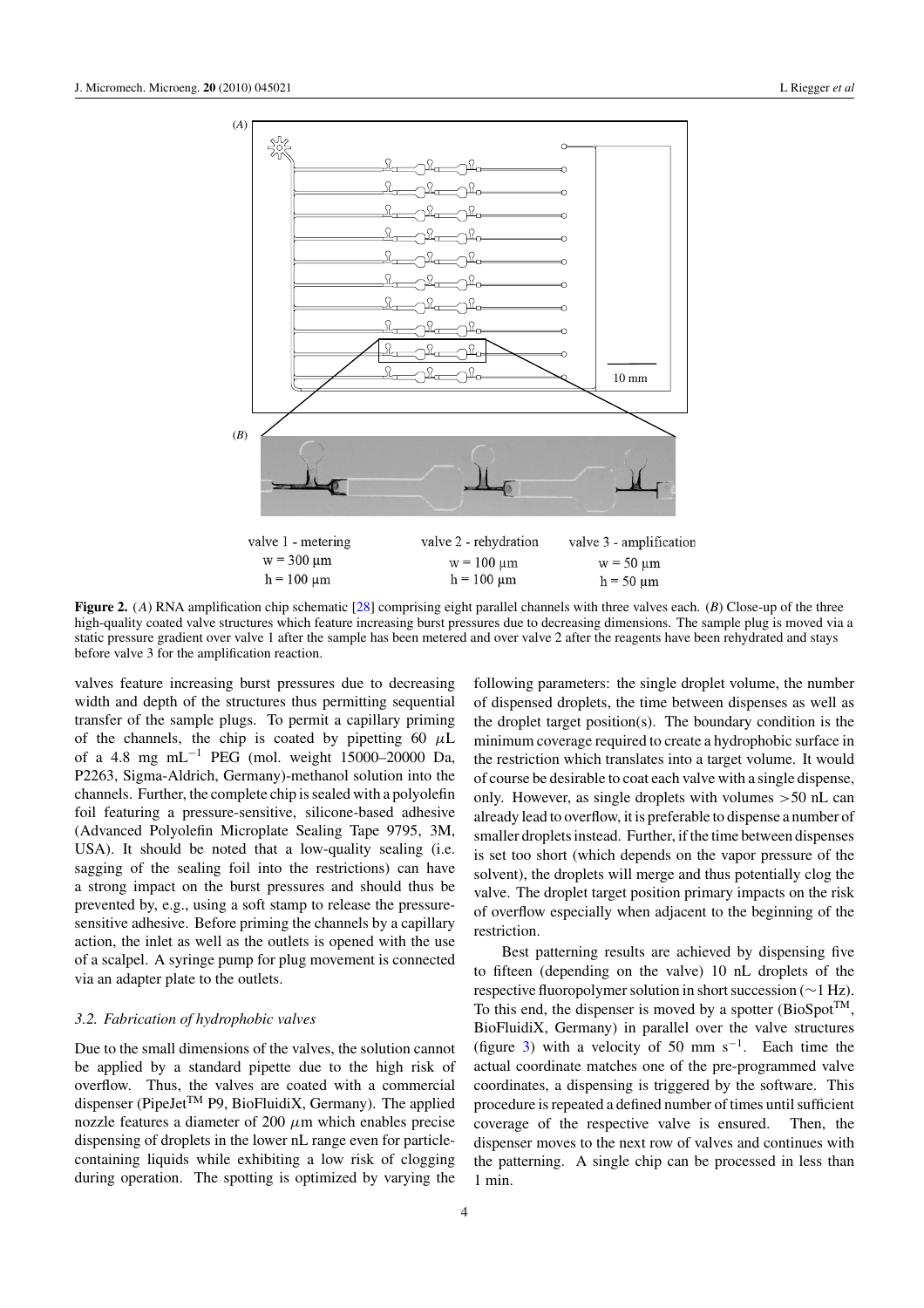<span id="page-5-0"></span>

**Figure 3.** Patterning procedure of the RNA amplification chip. The nL-dispenser is moved in parallel over the valve structures and a dispensing is triggered during movement.

**Table 3.** Summary of the solutions used in the experiments (please refer to table [2\)](#page-3-0) and the estimated valve surface coverage.

| Valve no | Solution no                   | <b>Estimated surface</b><br>coverage (nL mm <sup><math>-2</math></sup> ) |
|----------|-------------------------------|--------------------------------------------------------------------------|
|          | 1, 3, 5<br>1, 3, 5<br>1, 3, 5 | 150<br>150<br>200                                                        |

Table 3 summarizes the estimated surface coverage as well as the coating solutions for valves  $1-3$  (refer to figure [2\)](#page-4-0). Note that more material is applied to the valves surfaces in comparison to the substrates used for the contact angle measurements. This can be explained by the non-uniform valve coating due to wicking of the coating solution after dispensing, i.e. a higher amount is dispensed into the restrictions to ensure superhydrophobicity for the Teflon-CB coating (refer to table [1\)](#page-2-0).

Further, for the Teflon-CB coating, solution 5 is used which requires more dispenses than the highest concentrated solution. However, when using the latter for coating the smallest structures (width  $w = 50 \mu m$ ), Teflon-CB coated filaments have been observed in the restrictions in some cases. This originates from an increase in solid concentration due to evaporation. To reduce the risk of valve clogging, the lower concentrated solution has thus been used for the hydrophobic patterning.

#### *3.3. Burst pressure measurements*

For determining the burst pressure, each channel is individually connected to the measurement setup, primed with deionized water and sealed (figure 4). Then, valve B is closed and valve A is opened. The syringe pump is now used to create a defined underpressure. If the hydrophobic valve breaks, a pressure drop is detected by the pressure sensor. The burst pressure corresponds to the pressure level prior to the pressure drop.

The measured burst pressures for valves patterned using optimized parameters are summarized in figure 5. The



**Figure 4.** Schematic for measuring the burst pressure featuring switching valves, a pressure sensor and a syringe pump.



**Figure 5.** Measured and calculated burst pressures of the three valves for the three different coatings. Each average pressure and *CV* value represents data from ∼15 valves. The highest burst pressures and the best reproducibilities (mean  $CV = 6.1\%$ ) are achieved with the Teflon-CB coating. The higher mean *CV* of 14.5% for the solely Teflon coating can be explained by the inability to do an on-site quality control.

parameters have been acquired by visually inspecting Teflon-CB-coated valves and varying the single droplet volume, number of droplets, time between dispenses as well as spot position. It can be seen that with the Teflon-CB coating, the highest burst pressures as well as the best reproducibility (coefficient of variation  $CV < 4\%$  for valve 1,  $CV < 7\%$  for valve 2 and  $CV < 8\%$  for valve 3, respectively) can be achieved  $(\text{mean } CV = 6.1\%).$ 

The deviation of the theoretical values (calculated by modifying the Young–Laplace equation according to [\[29\]](#page-6-0)) could indicate that the radius of curvature of the meniscus is limited for this geometry. The liquid plug is deformed prior to valve burst and the meniscus could get in contact with the restriction walls prematurely when it is pulled inside the restriction. Thus, a coating featuring a contact angle greater than 140◦ does not further increase the burst pressure of the presented valves.

The higher *CV*s for the Teflon (*CV <* 12% for valve 1,  $CV < 13\%$  for valve 2 and  $CV < 21\%$  for valve 3, respectively, mean  $CV = 14.5\%$ ) reflect the inability to do an on-site quality control. Depending on the maturity of the chip processing, the spotting coordinates or number of droplets may have to be changed to compensate for variations in, e.g., the hydrophilic coating. This can prove to be quite difficult if no visual feedback is possible.

For the Teflon-QD, the higher *CV*s (*CV <* 9% for valve 1,  $CV < 9\%$  for valve 2 and  $CV < 23\%$  for valve 3, respectively)